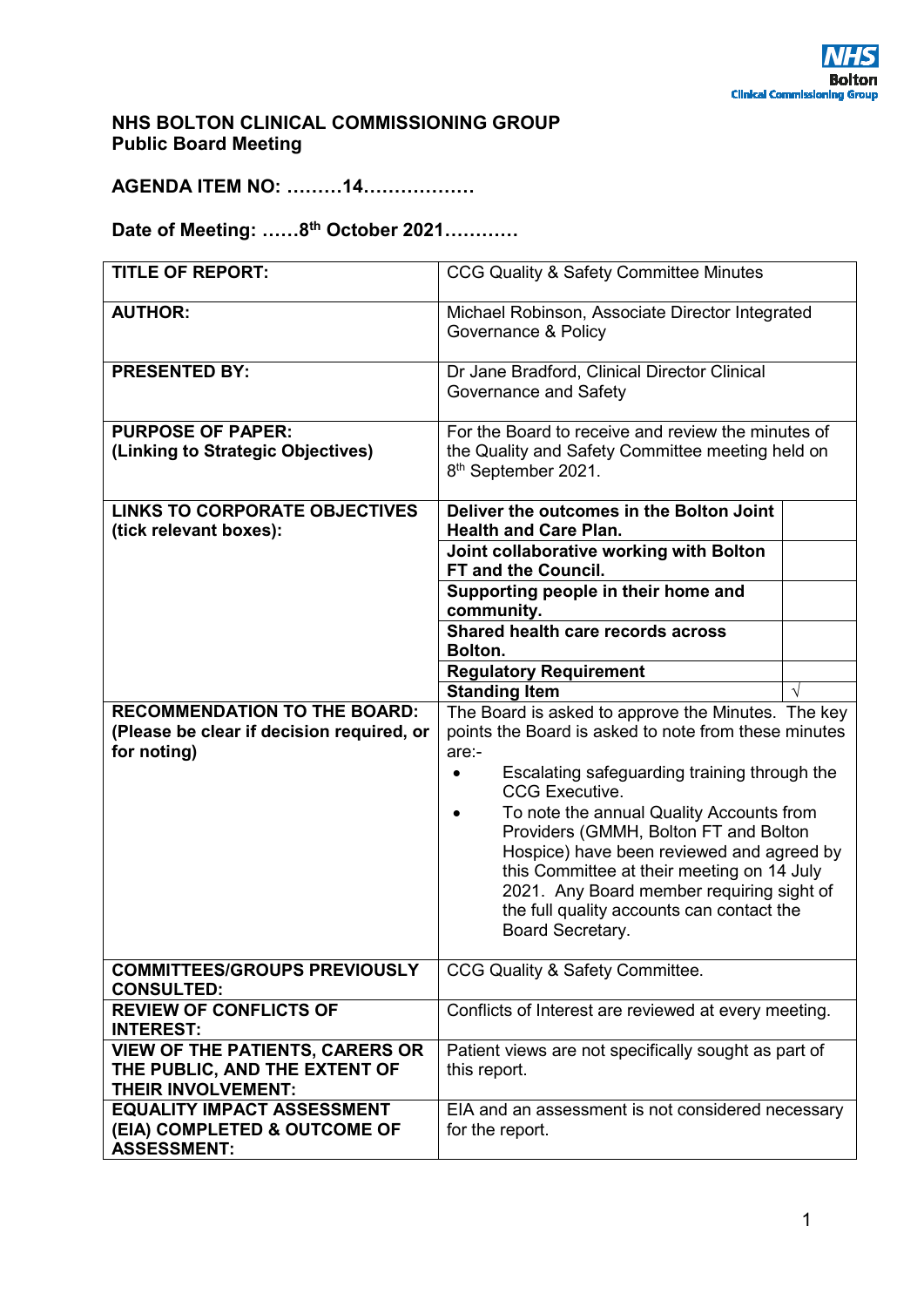### **MINUTES**

## **CCG Quality and Safety Committee**

**Date: 8th September 2021** 

**Time: 9.00am – 11.00am** 

**Venue: Microsoft teams** 

### **Present:**

| <b>Michael Robinson</b><br>(Chair) | <b>Associate Director, Governance and Safety (MR)</b> |
|------------------------------------|-------------------------------------------------------|
| <b>Jayne Waite</b>                 | Head Nurse for Personalisation and Choice (JW)        |
| <b>Helen Lilley</b>                | <b>Nurse Board Member (HL)</b>                        |
| <b>Diane Sankey</b>                | <b>Patient Safety &amp; Governance Lead (DS)</b>      |
| <b>Leah Payne</b>                  | Senior Officer, Healthwatch (LP)                      |
| <b>Julie Darbyshire</b>            | <b>Acting Chief Officer, Healthwatch (JD)</b>         |
| <b>Kaleel Khan</b>                 | Designated Adults Safeguarding lead (KK)              |
| <b>Chris Haigh</b>                 | <b>Head of Medicines Optimisation (CH)</b>            |
| <b>Gill Baker</b>                  | Head of Strategic Commissioning - Adult Acute &       |
|                                    | <b>Community (GB)</b>                                 |
| Zeida Ali                          | Lay member (ZA)                                       |

#### **In attendance:**

### **Minutes by:**

| Joanne Meanev | <b>Personal Assistant (JM)</b> |
|---------------|--------------------------------|
|               |                                |

| <b>Minute</b><br>No. | <b>TOPIC</b>                                                                                                                                                                                                                                                                                                                                                                                                                                                                                                                                                                                                                   |  |
|----------------------|--------------------------------------------------------------------------------------------------------------------------------------------------------------------------------------------------------------------------------------------------------------------------------------------------------------------------------------------------------------------------------------------------------------------------------------------------------------------------------------------------------------------------------------------------------------------------------------------------------------------------------|--|
| 81/21                | <b>Apologies for Absence</b><br>Apologies were received from :<br>Jane Bradford, Clinical Director, Governance and Safety<br>Lynda Helsby, Associate Director, Primary Care and Health Improvement<br>$\bullet$<br>Nicola Onley, Associate Director, Communication and Engagement<br>$\bullet$                                                                                                                                                                                                                                                                                                                                 |  |
| 82/21                | <b>Declarations of Interest</b><br>The Chair reminded committee members of their obligation to declare any interest<br>they may have on any issues arising at committee meetings which might conflict<br>with the business of NHS Bolton Clinical Commissioning Group.<br>Declarations declared by members of the Quality and Safety Committee are listed<br>in the CCG's Register of Interests. The Register is available either via the Board<br>Secretary to the Governing Body or the CCG website at the following link:<br>http://www.boltonccg.nhs.uk/about-us/declarations-of-interest<br>There were no items declared. |  |
| 83/21                | Minutes from the last meeting held on 14 <sup>th</sup> July 2021 and action log                                                                                                                                                                                                                                                                                                                                                                                                                                                                                                                                                |  |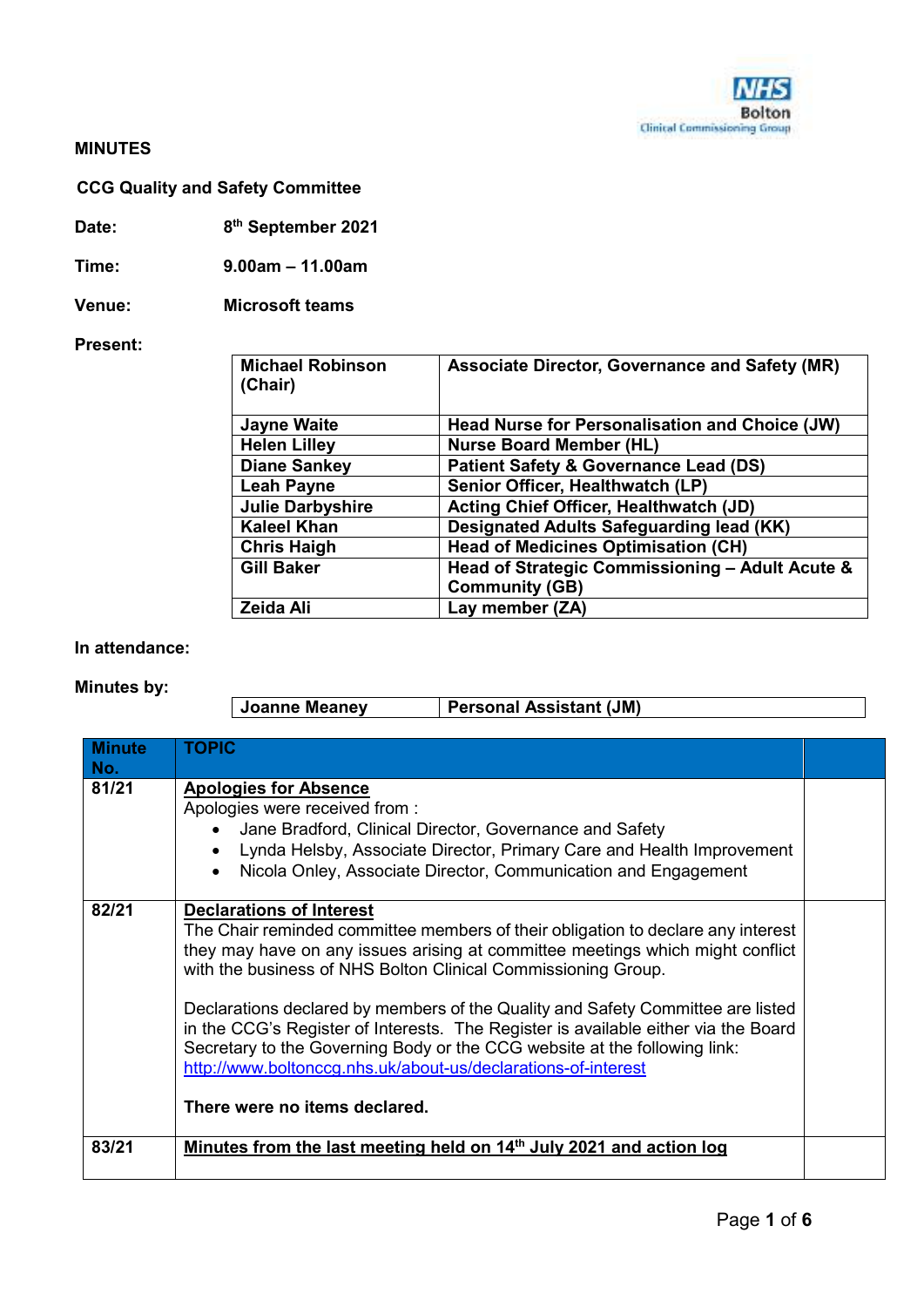|       | Bolton<br>Clinical Commissioning Group                                                                                                                                                                                                                                                                                                                                                                                                                                                  |           |
|-------|-----------------------------------------------------------------------------------------------------------------------------------------------------------------------------------------------------------------------------------------------------------------------------------------------------------------------------------------------------------------------------------------------------------------------------------------------------------------------------------------|-----------|
|       | The minutes of the meeting held on $14th$ July 2021 were approved as a correct<br>record and the action log updated. Two amendments were noted :<br>Item 68.1 - the word 'complaints' should be replaced with 'incidents';<br>Item 49/21 - Lever Edge residential care home rated inadequate - this was<br>a misunderstanding and it was the domiciliary service not the care home                                                                                                      |           |
|       | Action log:<br>75/20 – MR updated that the Committee receive a CQC report periodically and<br>this action is covered within this. There is only one provider Sunnyside Residential<br>Home and there is a programme of work with LA and an improvement plan in<br>place. The borough is in a good position in relation to CQC providers.                                                                                                                                                |           |
|       | The CCG historically link with inspectors of primary care and care provider<br>inspectors. The inspectors of Bolton FT have made contact and want regular<br>dialogue and this has been recognised as a positive move.                                                                                                                                                                                                                                                                  |           |
|       | $4/21$ – Toplines survey – NO to provide a copy of this survey to members.                                                                                                                                                                                                                                                                                                                                                                                                              |           |
|       | 11/21 Safeguarding Training – KK reported that still remain some outstanding staff<br>compliance for levels 1 and 2. The safeguarding team continue to engage with<br>managers in relation to this providing a matrix that identifies staff. JW highlighted<br>that the matrix can be misinterpreted in respect of which levels need to be<br>completed and asked for this to be fully explained.                                                                                       | KK / MR   |
|       | It was agreed to raise through Executive. KK to provide actual numbers<br>outstanding and the compliance position to MR.                                                                                                                                                                                                                                                                                                                                                                |           |
|       | 44/21 - Referral data – GB updated that capacity is stretched and challenged.<br>Dealing daily with admission avoidance in relation to step up and down and the<br>team are supporting discharge. This issue has been raised via Q&P meeting and<br>UECB to track and monitor. No current serious harm or incidents reported that the<br>CCG are aware, but it was noted that there had been previous reports in relation<br>to face to face contact with GP which have been addressed. |           |
| 84/21 | <b>Communications and Engagement</b><br>Deferred to the next meeting. NO will provide an update by email to members.                                                                                                                                                                                                                                                                                                                                                                    | <b>NO</b> |
|       | The Committee noted the update.                                                                                                                                                                                                                                                                                                                                                                                                                                                         |           |
| 85/21 | <b>Healthwatch Update</b><br>Information advice and guidance statistics<br>LP presented the update report for the period $8th$ July to 1 <sup>st</sup> September 2021<br>highlighting 61 new enquiries, with a majority 33 dental enquiries and LP reported<br>that Age UK had also seen a surge in enquiries. Healthwatch are working hard<br>behind the scenes to improve access.                                                                                                     |           |
|       | MR highlighted that this is not just a Bolton issue and suggested that this is raised<br>through their Healthwatch report to the GM Quality Board.                                                                                                                                                                                                                                                                                                                                      |           |
|       | Discussion took place in respect regarding the GP enquiries and complaints and<br>it was agreed Healthwatch liaise further the CCG and provide information in<br>relation to the GP complaint regarding incorrect medication to cross reference                                                                                                                                                                                                                                         |           |

**NHS**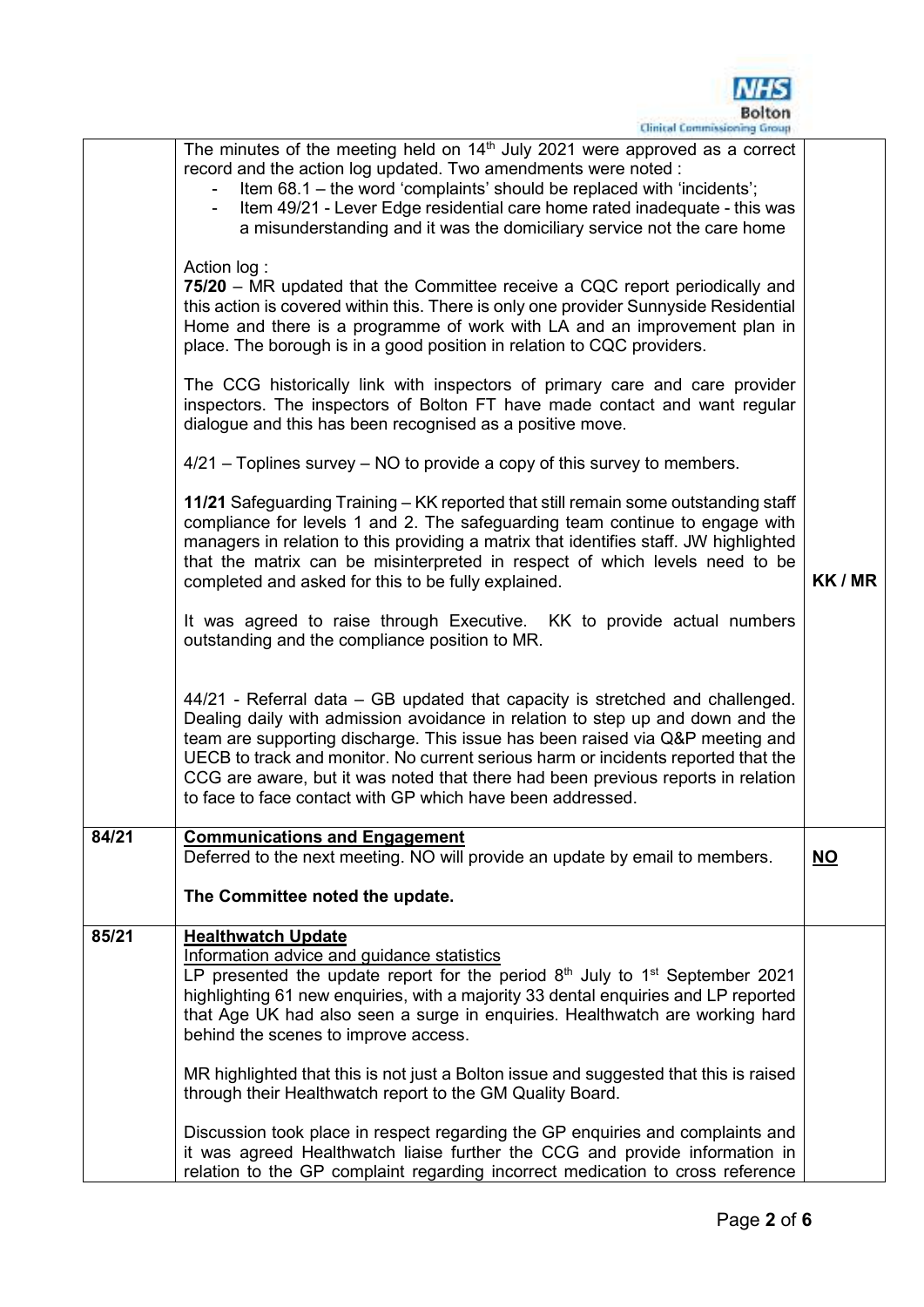

|       | against the work that it currently taking place in respect of medication. It was<br>highlighted to members that practice have a Duty of Candour monitored by the<br>CQC and CCG to investigate any complaints. |  |
|-------|----------------------------------------------------------------------------------------------------------------------------------------------------------------------------------------------------------------|--|
|       | It was noted that the outcome of any such report is the learning that can be used<br>and cascaded.                                                                                                             |  |
|       | Impact of Bereavement During Covid 19 particularly<br>on BAMER<br><b>Communities in Bolton</b>                                                                                                                 |  |
|       | The Committee received a copy of the report for information which outlines a<br>project which explored how the pandemic affected normal practice of dealing with<br>bereavement and the impact of this.        |  |
|       | The first hand reflections and recommendations are outlined in the report.                                                                                                                                     |  |
|       | The Committee noted the updates received.                                                                                                                                                                      |  |
|       | <b>CLINICAL EFFECTIVENESS</b>                                                                                                                                                                                  |  |
| 86/21 | <b>Bolton Quality Risks</b><br>The report outlines the quality risks reported to the CCG Board giving an<br>oversight of each of the risks.                                                                    |  |
|       | Committee received an update on the key risks and the quality impact on patient<br>care.                                                                                                                       |  |
|       | DS provided a brief update on the current complaints and incidents reported.                                                                                                                                   |  |
|       | The report and update was noted                                                                                                                                                                                |  |
| 87/21 | <b>Nursing Home / Domiciliary Agency report</b>                                                                                                                                                                |  |
|       | The report detailed the current position in terms of CQC ratings in nursing and<br>residential and care homes.                                                                                                 |  |
|       | 11 nursing homes and an additional rated good Swallowfield Gardens;                                                                                                                                            |  |
|       | 3 require improvement: Four seasons, St Catherine's and Shannon Court                                                                                                                                          |  |
|       | who received a targeted inspection and CQC advised that the new                                                                                                                                                |  |
|       | manager has made a lot of improvements and many of the previously                                                                                                                                              |  |
|       | identified issues have improved;<br>Residential care - Sunnyside has been rated inadequate and the CQC                                                                                                         |  |
|       | issued a notification to cancel registration which was appealed and turned                                                                                                                                     |  |
|       | down with the subsequent rating still in place. Wider MDT and CCG                                                                                                                                              |  |
|       | attending regular meetings to address issues;<br>Quality improvement initiatives – working with HIM and AQUA and all                                                                                           |  |
|       | nursing homes are signed up for training initiatives;                                                                                                                                                          |  |
|       | Pressure Ulcer Collaborative (PUC) - it has been recognised that areas                                                                                                                                         |  |
|       | have moved since the establishment of the PUC and it is proposed to                                                                                                                                            |  |
|       | refocus on harms in general. Further to work to identify appropriate<br>membership and take discussions forward;                                                                                               |  |
|       | Covid update – currently 1 resident and 1 member of staff covid positive.                                                                                                                                      |  |
|       | In respect of the new mandatory requirements, vaccinations still in the                                                                                                                                        |  |
|       | region of 130 staff expected to refuse which has been identified as risk to<br>the workforce and the CCG are offering support to those members of staff.                                                       |  |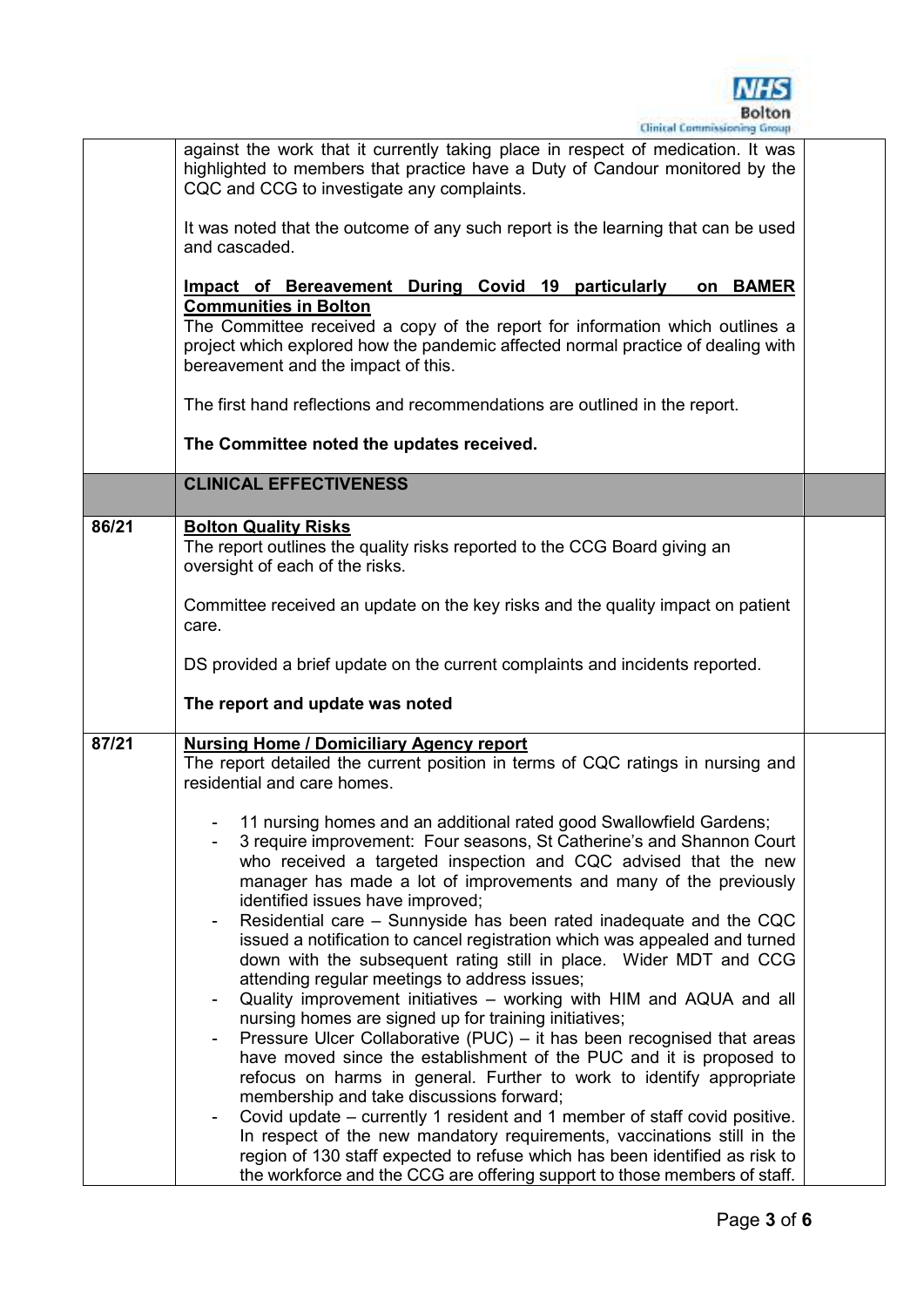

|       | GM are aware of these concerns. Committee was assured that the NHS<br>provision and CCG team adhere to mandatory requirements;<br>CHC update – the team have achieved the national performance standards<br>for Q1 and aiming to achieve Q2. Pressures exist in relation to sickness<br>and work capacity and there has been an increase in appeals as a result<br>of Covid.                                                                                                                                                                                                                                                                                                                                            |  |
|-------|-------------------------------------------------------------------------------------------------------------------------------------------------------------------------------------------------------------------------------------------------------------------------------------------------------------------------------------------------------------------------------------------------------------------------------------------------------------------------------------------------------------------------------------------------------------------------------------------------------------------------------------------------------------------------------------------------------------------------|--|
|       | The Committee noted the detailed update.                                                                                                                                                                                                                                                                                                                                                                                                                                                                                                                                                                                                                                                                                |  |
| 88/21 | <b>Serious Incidents Report</b><br>The report updated the Committee on patient safety incidents (SIs) or 'never<br>events' reported by Providers and Bolton CCG to the NHS Strategic Executive<br>Information System (StEIS) and Regulation 28 (Prevention of future deaths)<br>reports issued by HM Coroner.                                                                                                                                                                                                                                                                                                                                                                                                           |  |
|       | The main highlights from the report were noted as:-<br>• 10 new cases reported, 7 for Bolton FT;<br>DS reported that there will be an increase in maternity incidents reported<br>as a result of a recent NHSE report requirement and the CCG has sought<br>assurance from the FT that these will be discussed through the Quality<br>Assurance Committee;<br>• One never event related to BFT wrong site;<br>The Committee noted the updates.                                                                                                                                                                                                                                                                          |  |
| 89/21 | <b>Safeguarding update</b>                                                                                                                                                                                                                                                                                                                                                                                                                                                                                                                                                                                                                                                                                              |  |
|       | The safeguarding report will be presented to the next meeting.                                                                                                                                                                                                                                                                                                                                                                                                                                                                                                                                                                                                                                                          |  |
|       | KK reported that some activity had been received related to Covid with regard to<br>best interest and challenges to DOLs.                                                                                                                                                                                                                                                                                                                                                                                                                                                                                                                                                                                               |  |
|       | The Committee noted the update.                                                                                                                                                                                                                                                                                                                                                                                                                                                                                                                                                                                                                                                                                         |  |
|       | <b>PATIENT SAFETY</b>                                                                                                                                                                                                                                                                                                                                                                                                                                                                                                                                                                                                                                                                                                   |  |
| 90/21 | <b>Patient Safety Specialist role</b><br>The report raised the Committee's awareness of the role of the Patient Safety<br>Specialists, how this aligns to the NHS Patient Safety Strategy and how the CCG<br>is both meeting its own priorities in this area and also gaining assurances that<br>Providers are too. The following papers were received for reference:<br><b>Patient Safety Strategy</b><br><b>Improvement Programmes</b><br><b>Identifying Patient Safety Specialists</b><br><b>Patient Safety Specialists FAQ's</b><br><b>National Patient Safety Syllabus</b><br><b>PSS Priorities</b><br><b>Patient Safety Specialist Priorities</b><br>Patient safety bulletin - copy circulated on a regular basis |  |
|       | MR gave an overview of the role that he has taken on and reported that he shares<br>appropriate information with his team and wider teams.                                                                                                                                                                                                                                                                                                                                                                                                                                                                                                                                                                              |  |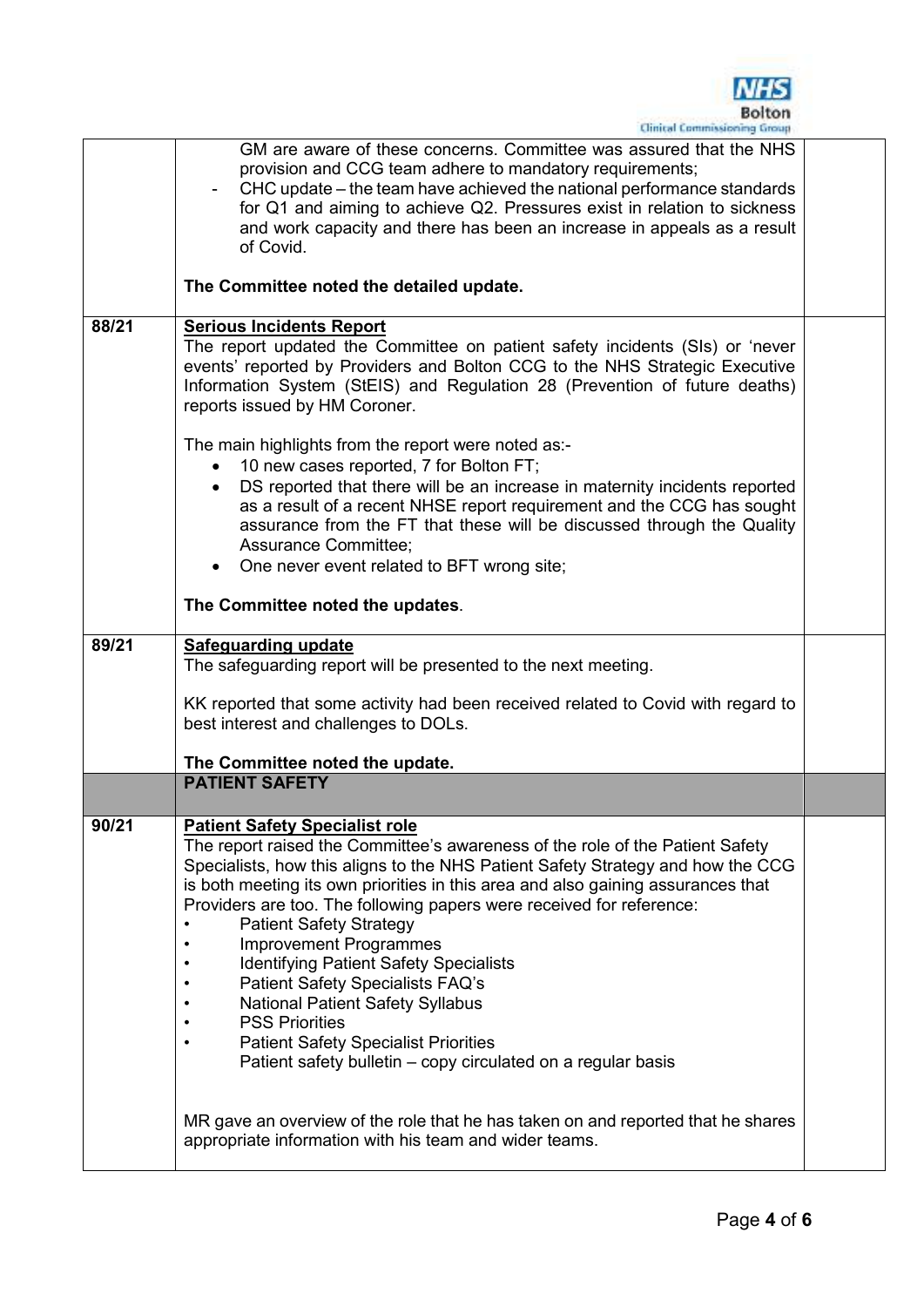

|       | CCG are working with partners in Bolton and across GM and recognise as a good<br>initiative from NHSE.                                                                                                                                                                                                                                                                                                                                                                                                                                                                                                                                                          |  |
|-------|-----------------------------------------------------------------------------------------------------------------------------------------------------------------------------------------------------------------------------------------------------------------------------------------------------------------------------------------------------------------------------------------------------------------------------------------------------------------------------------------------------------------------------------------------------------------------------------------------------------------------------------------------------------------|--|
|       | The Committee noted the update.                                                                                                                                                                                                                                                                                                                                                                                                                                                                                                                                                                                                                                 |  |
| 91/21 | <b>NHSE Patient Safety Updates</b><br>The updates were reviewed and it was noted that this was also an item that these<br>are discussed at the Clinical Leads meetings.                                                                                                                                                                                                                                                                                                                                                                                                                                                                                         |  |
|       | The Committee noted the report.                                                                                                                                                                                                                                                                                                                                                                                                                                                                                                                                                                                                                                 |  |
| 92/21 | <b>LeDeR Annual Report</b><br>The report, received for information, outlined the statutory requirements and<br>operational information for the period April 2020 to March 2021. The report<br>presents information about the deaths of people with Learning Disabilities aged 4<br>and over which were notified to the programme from the 1 <sup>st</sup> April 2020 to the 31 <sup>st</sup><br>March 2021. The report also touches on aspects of learning from previous years<br>since the programme started in Bolton in February 2017.<br>MR highlighted this as a positive report with the ambition to share and implement<br>learning and raise awareness. |  |
|       | Members noted the update report.                                                                                                                                                                                                                                                                                                                                                                                                                                                                                                                                                                                                                                |  |
| 93/21 | <b>EUR Project update</b><br>No further update. As elective services start to increase will monitor compliance<br>against treatment policies.                                                                                                                                                                                                                                                                                                                                                                                                                                                                                                                   |  |
|       | Committee noted the update                                                                                                                                                                                                                                                                                                                                                                                                                                                                                                                                                                                                                                      |  |
| 94/21 | <b>Bolton Health Economy External Reports Log</b><br>The report was received for information.<br>The Committee noted the report.                                                                                                                                                                                                                                                                                                                                                                                                                                                                                                                                |  |
| 95/21 | <b>GM Quality Board papers and dataset</b>                                                                                                                                                                                                                                                                                                                                                                                                                                                                                                                                                                                                                      |  |
|       | The Committee reviewed the report and noted there were no significant issues.<br>The Committee noted the report.                                                                                                                                                                                                                                                                                                                                                                                                                                                                                                                                                |  |
|       | <b>Items for Information</b>                                                                                                                                                                                                                                                                                                                                                                                                                                                                                                                                                                                                                                    |  |
| 96/21 | <b>Notes of associated meetings</b><br>The Committee received the notes for information.                                                                                                                                                                                                                                                                                                                                                                                                                                                                                                                                                                        |  |
| 97/21 | <b>Any Other Business</b><br>DS informed members that it is World Patient Safety Day 17.9.21.<br><b>Noted</b>                                                                                                                                                                                                                                                                                                                                                                                                                                                                                                                                                   |  |
|       |                                                                                                                                                                                                                                                                                                                                                                                                                                                                                                                                                                                                                                                                 |  |